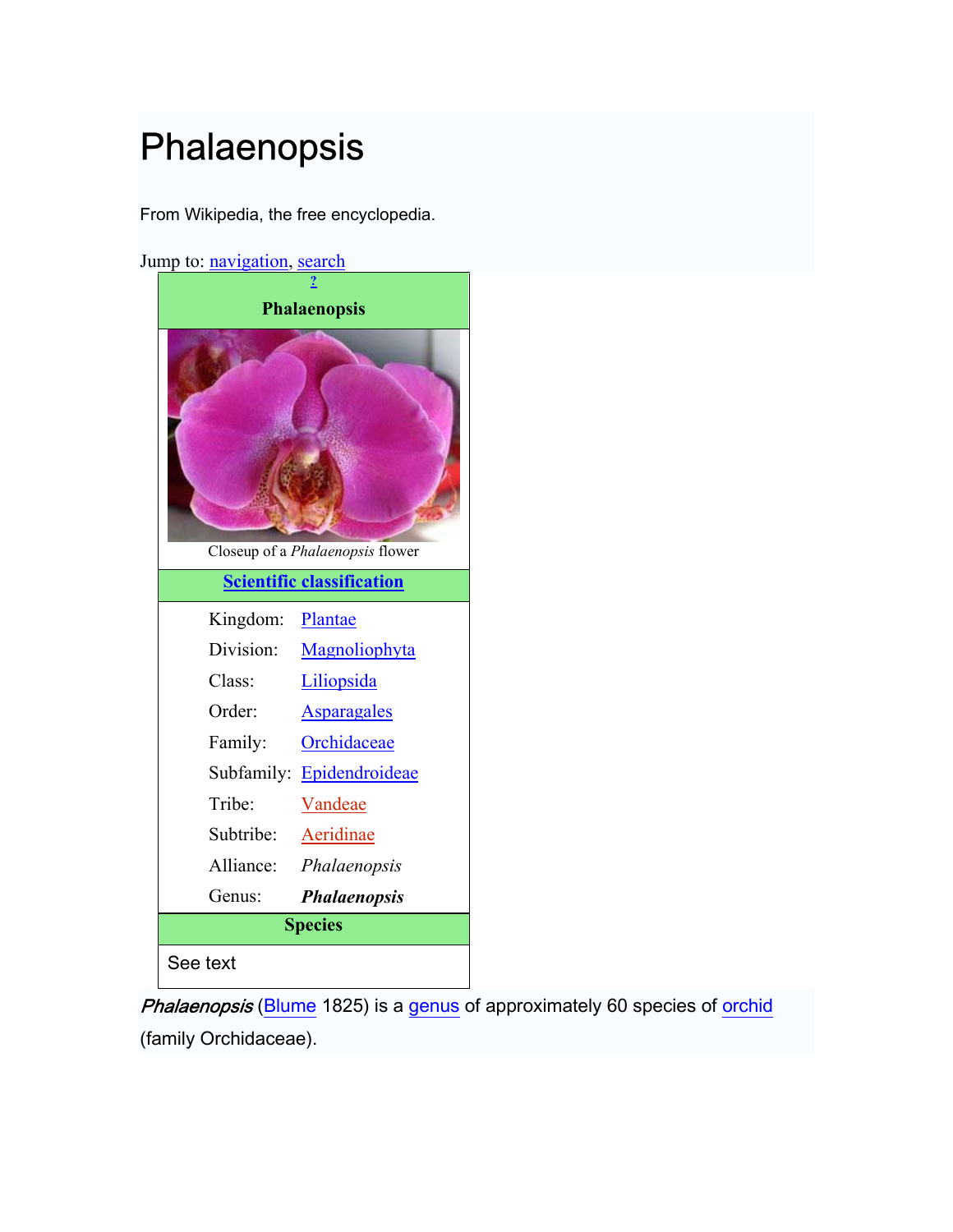The generic name originates from the Greek *phalaina*, "moth" and *opsis*, "like", descriptive of the inflorescences of some species, which resemble [moths](http://en.wikipedia.org/wiki/Moth) in flight. For this reason, the species are sometimes called Moth orchids.

They are native throughout southeast [Asia](http://en.wikipedia.org/wiki/Asia) from the [Himalayan](http://en.wikipedia.org/wiki/Himalayas) mountains to the islands of [Polillo](http://en.wikipedia.org/wiki/Polillo) and [Palawan](http://en.wikipedia.org/wiki/Palawan) of the [Philippines](http://en.wikipedia.org/wiki/Philippines) and northern [Australia.](http://en.wikipedia.org/wiki/Australia) [Orchid](http://en.wikipedia.org/wiki/Orchid_Island) 



石

*Phalaenopsis amabilis* (Moon Orchid)

Most are [epiphytic](http://en.wikipedia.org/wiki/Epiphyte) shade plants; a few are [lithophytes](http://en.wikipedia.org/wiki/Lithophyte). In the wild they are typically found below the canopies of moist and humid lowland forests, protected against direct sunlight.

Phalaenopsis shows a [monopodial](http://en.wikipedia.org/wiki/Monopodial) growth habit. An erect growing [rhizome](http://en.wikipedia.org/wiki/Rhizome) produces from the top one or two alternate, thick and fleshy, elleptical [leaves](http://en.wikipedia.org/wiki/Leaf) a year. The older, basal leaves drop off at the same rate. The plant retains in this way four to five leaves. If very healthy, they can have up to ten or more leaves! They have no [pseudobulbs](http://en.wikipedia.org/wiki/Pseudobulb). The [raceme](http://en.wikipedia.org/wiki/Raceme) appears from the [stem](http://en.wikipedia.org/wiki/Stem) between the leaves. They bloom in their full glory for several weeks. If kept in the home, they usually last two to three months, which is considered quite a long time.

### **Contents**

[hide]

- [1 Classification](http://en.wikipedia.org/wiki/)
- [2 Growing phalaenopsis](http://en.wikipedia.org/wiki/)
- [3 Species](http://en.wikipedia.org/wiki/) 
	- o [3.1 Natural hybrids](http://en.wikipedia.org/wiki/)
- [4 Post-pollination changes in Phalaenopsis orchids](http://en.wikipedia.org/wiki/)
- [5 External links](http://en.wikipedia.org/wiki/)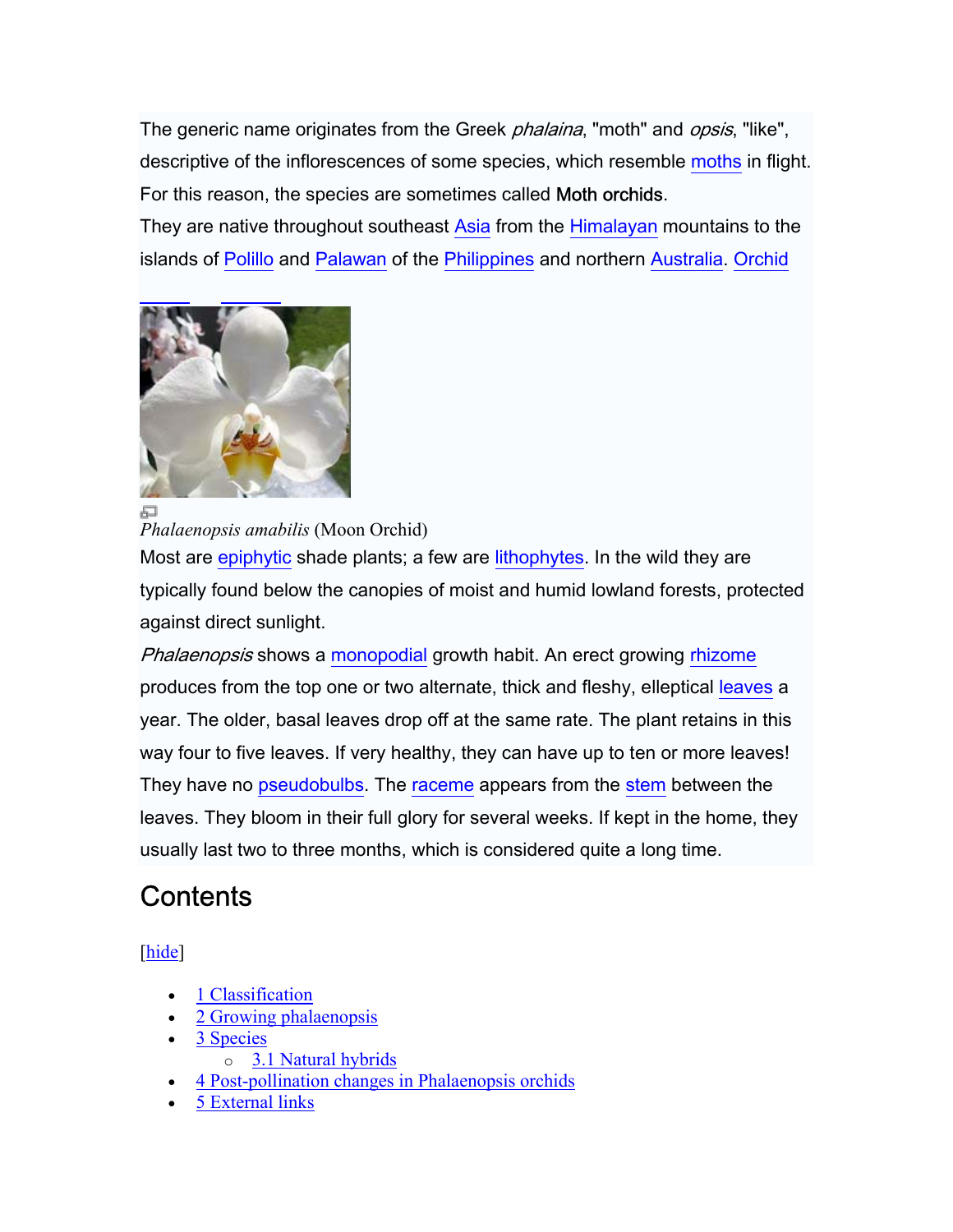• **[6 References](http://en.wikipedia.org/wiki/)** 

#### $\left| \right|$  edit

### **Classification**

The species can be classified into two groups :

- A group with a long, branched inflorescence (up to 1 m long) and large, almost round flowers with rose or white tints.
- A group with short stems and less rounded, waxy flowers with more pronounced colors.

In terms of particular lifeform terminology, one can also characterize these plants as hemicryptophyte or chamerophyte :

- [hemicryptophyte](http://en.wikipedia.org/wiki/Hemicryptophyte) (abbr.: hemicr.) : biennial or perennial plants with herbaceous stems. These stems die off after the growing season, while the shoots survive at soil level. The resting buds are just above or below soil level.
- [chamaephyte](http://en.wikipedia.org/wiki/Chamaephyte) (abbr. cham.) : low-growing plants with herbaceous and/or woody stems, that persist for several years. Their buds are on soil level or just above; but never above 50 cm.

Intensive cross-fertilization has produced a great number of [hybrids](http://en.wikipedia.org/wiki/Hybrid) in all colors and variations. These are usually more adaptable to artificial conditions than their botanical ancestors. Most are hybrids of Phalaenopsis amabilis with Phalaenopsis schilleriana or Phalaenopsis stuartiana.  $\left|$  [edit](http://en.wikipedia.org/w/index.php?title=Phalaenopsis&action=edit§ion=2) $\right|$ 

### Growing phalaenopsis

Phalaenopsis are among the most popular orchids sold as potted plants owing to the ease of propagation and flowering under artificial conditions. They were among the first tropical orchids in [Victorian](http://en.wikipedia.org/wiki/Victorian_era) collections. They are extremely easy to grow and flower in the home, as long as some care is taken to provide them with conditions that approximate their native habitats. In nature, they are typically fond of warm temperatures (20 to 35  $^{\circ}$ C), but are adaptable to conditions more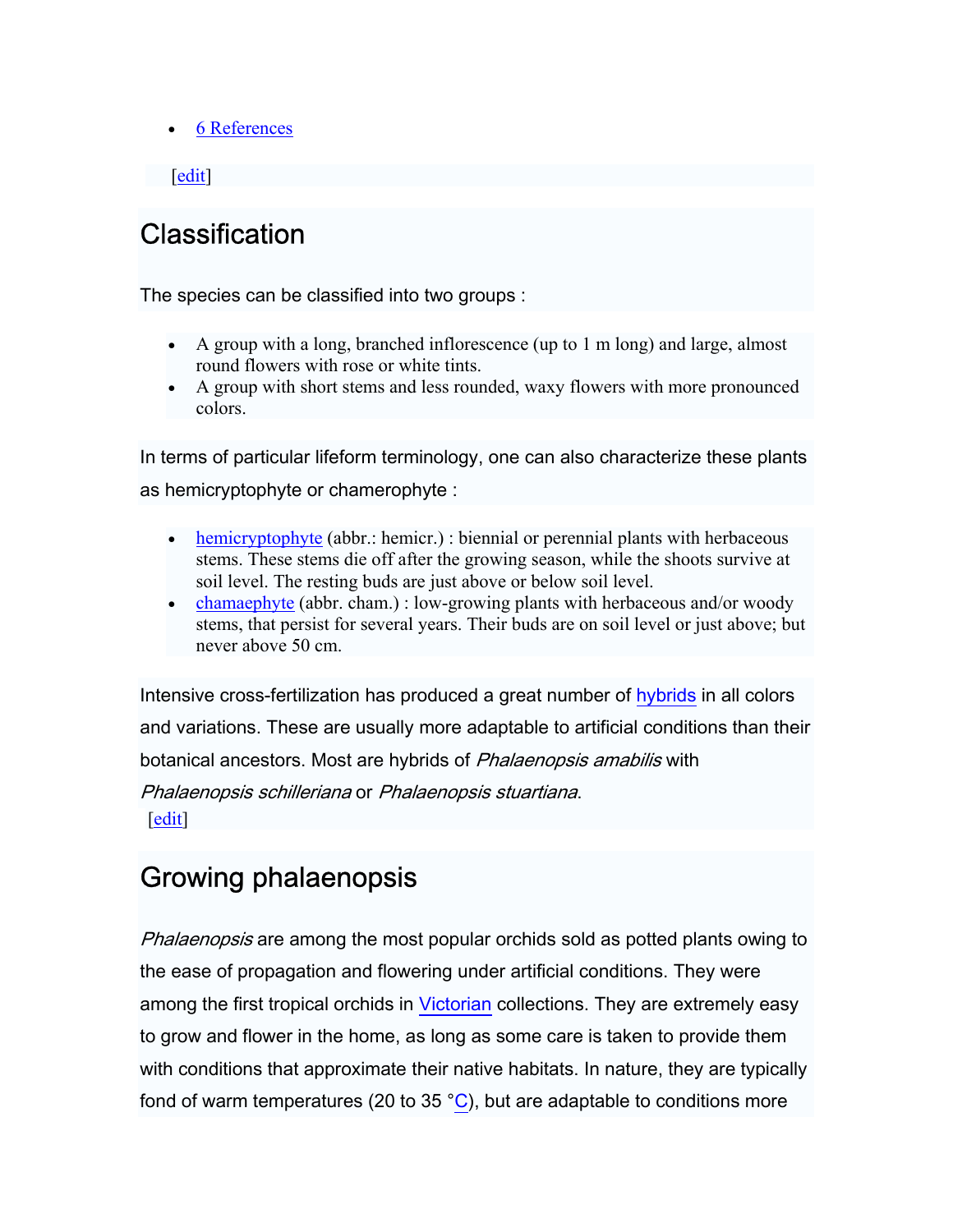comfortable for human habitation in temperate zones (15 to 30 °C); at temperatures below 18 °C watering should be reduced to avoid the risk of root rot. Phalaenopsis requires high humidity (60-70%) and low light of 12,000 to 20,000 [lux](http://en.wikipedia.org/wiki/Lux). Flowering is triggered by a night-time drop in temperature of around 5 to 6 degrees over 2 to 4 consecutive weeks, usually in the fall. Phalaenopsis prefer to be potted in fir bark, which is more free-draining than the sphagnum moss. Keep them in pots with a lot of drainage. One of the most numerous blunders that new growers make is to rot the roots. Overwatering and poor drainage cause the roots to deterioriate, therefore killing the plant. Being careful to water when you feel the soil is dry through and through is the safest

thing to do.

Light is quite vital to the well-being of the phalaenopsis orchid. Keep it in indirect light near a southern window. Be sure the sun does not directly reach the leaves, which will cause burning and ugly brown marks. If the leaf feels hot to the touch, move it away immediately! On the other hand, phalaenopsis grown in poor dark areas tend to grow floppy dark green leaves and rarely flower.

Phalaenopsis roots are quite thick, and the green point at the ends signifies that the root is actively growing. It is okay for them to climb out of the pots. Keep the plant fertilized with a 1/4 diluted strength balanced fertilizer three times out of four waterings.

The flower spikes appear from the pockets near the base of each leaf. The first sign is a light green "mitten-like" object that protrudes from the leaf tissue. In about three months, the spike enlongates until it begins to swell fat buds. The buds will thus bloom. Usually you can tell what color the phalaenopsis is by looking at the bud color. After the flowers fade, some people prefer to cut the spike above the highest node (section). This may produce another flower spike or more rarely a keiki (a baby orchid plant that can be planted). However, the flower spike produced this way will not yield good quality flowers. [[edit](http://en.wikipedia.org/w/index.php?title=Phalaenopsis&action=edit§ion=3)]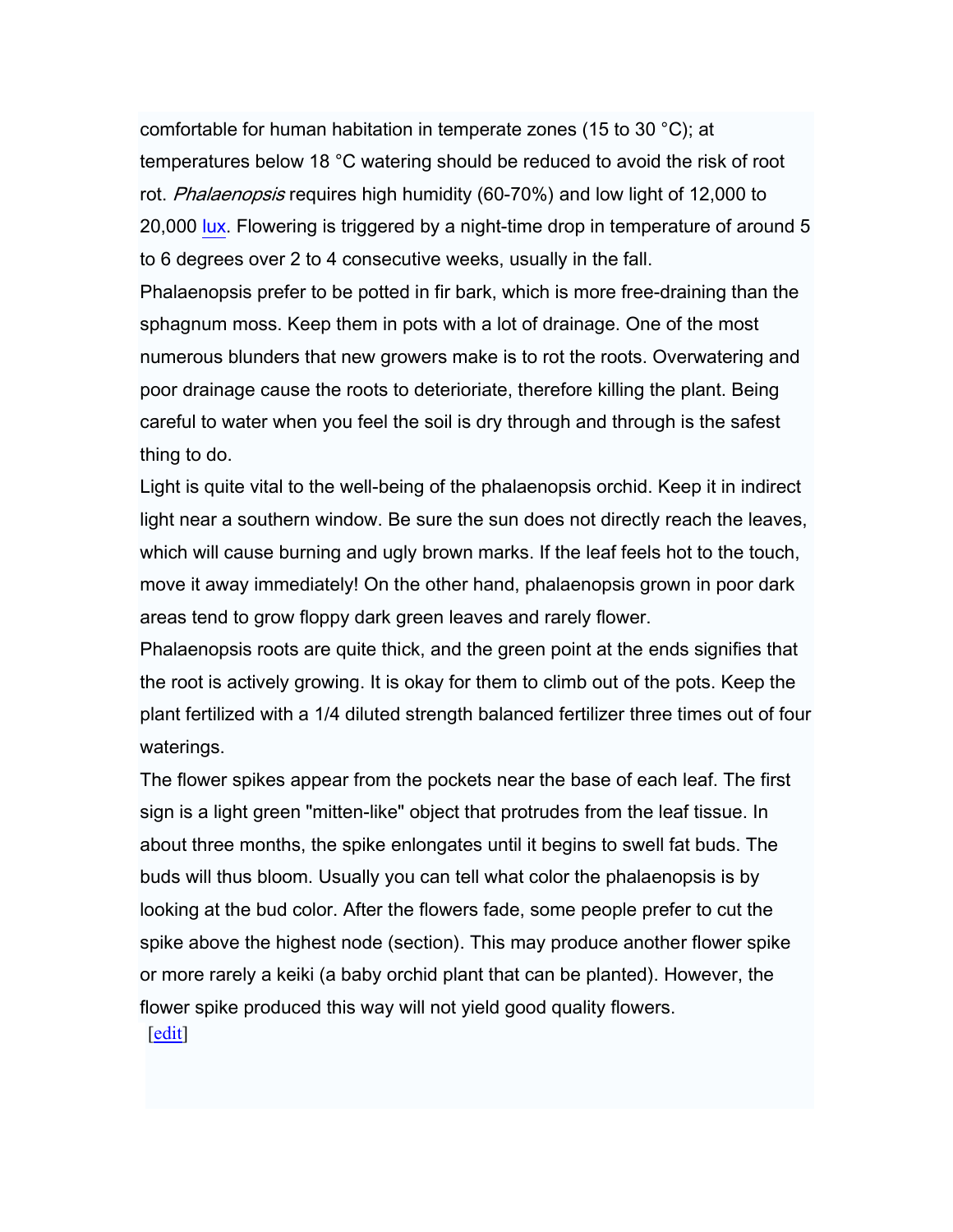### **Species**



量

*Phalaenopsis* 'Barbara Moler' x 'Johanna' (a hybrid cultivar)

- *Phalaenopsis amabilis* (**Moon Orchid**; Malaysia to Papuasia)
	- o *Phalaenopsis amabilis* subsp. *amabilis* (Malaysia to Papuasia).
	- o *Phalaenopsis amabilis* subsp. *moluccana* (NE. Borneo to Maluku).
	- o *Phalaenopsis amabilis* subsp. *rosenstromii* (New Guinea to N. & NE. Queensland).
- *Phalaenopsis amboinensis* (Sulawesi to Maluku).
	- o *Phalaenopsis amboinensis* var. *amboinensis* (Sulawesi to Maluku).
	- o *Phalaenopsis amboinensis* var. *flavida* (Sulawesi)
- *Phalaenopsis aphrodite* (SE. Taiwan to Philippines).
	- o *Phalaenopsis aphrodite* subsp. *aphrodite* (Philippines).
	- o *Phalaenopsis aphrodite* subsp. *formosana* (SE. Taiwan).
- *Phalaenopsis appendiculata* (Pen. Malaysia).
- *Phalaenopsis bastianii* (Philippines Sulu Arch.).



*Phalaenopsis* 'Everspring King Lee' (a hybrid cultivar)

- *Phalaenopsis bellina* (Borneo).
- *Phalaenopsis borneensis* (Borneo).
- *Phalaenopsis braceana* (E. Himalaya to China Yunnan).
- *Phalaenopsis buyssoniana* (Indo-China).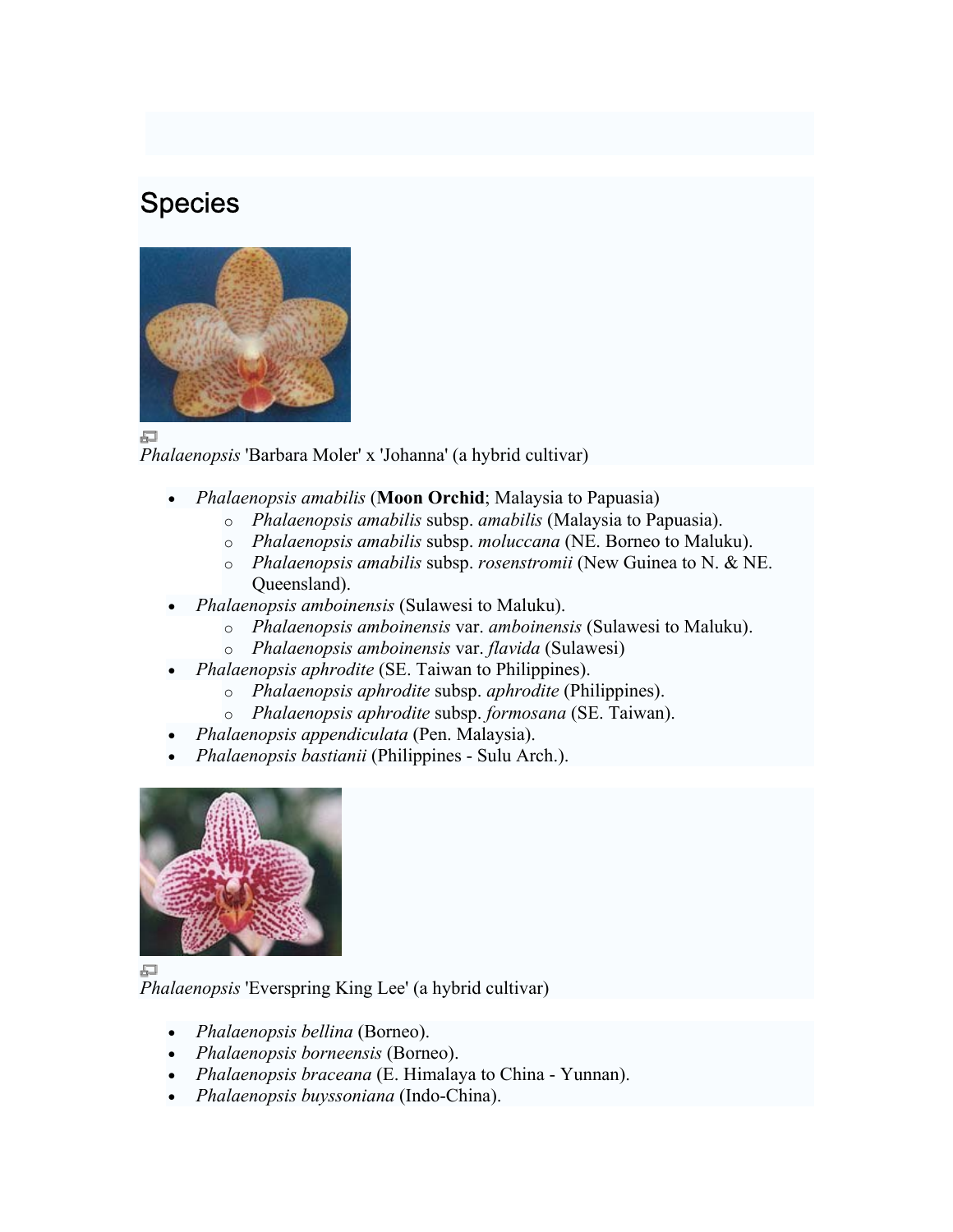- *Phalaenopsis celebensis* (Sulawesi).
- *Phalaenopsis chibae* (Vietnam).
- *Phalaenopsis cochlearis* (Pen. Malaysia to Borneo).
- *Phalaenopsis corningiana* (**Red Moon Orchid**; Borneo Sarawak).
- *Phalaenopsis cornu-cervi* (Indo-China to W. Malesia and Philippines).
- *Phalaenopsis deliciosa* (Indian Subcontinent to Malesia).
	- o *Phalaenopsis deliciosa* subsp. *deliciosa* (Indian Subcontinent to Malaysia). Hemicr. or cham.
	- o *Phalaenopsis deliciosa* subsp. *hookeriana* (E. Himalaya to SC. China). Hemicr. or cham.
- *Phalaenopsis doweryensis* (Borneo Sabah).



石

*Phalaenopsis* 'Lipperose' - a hybrid cultivar

- *Phalaenopsis equestris* (Taiwan [\(Hsiao Lan Yü](http://en.wikipedia.org/wiki/Hsiao_Lan_Y%C3%BC)) to Philippines).
- *Phalaenopsis fasciata* (Philippines).
- *Phalaenopsis fimbriata* (W. Malaysia).
- *Phalaenopsis floresensis* (Lesser Sunda Is.).
- *Phalaenopsis fuscata* (Vietnam to W. & C. Malaysia)
- *Phalaenopsis gibbosa* (Vietnam).
- *Phalaenopsis gigantea* (Borneo).
- *Phalaenopsis hainanensis* (Hainan, China Yunnan).
- *Phalaenopsis hier*oglyphica (Philippines).
- *Phalaenopsis honghenensis* (China Yunnan).
- *Phalaenopsis javanica* (W. Java).
- *Phalaenopsis kunstleri* (Myanmar to Pen. Malaysia).
- *Phalaenopsis lamelligera* (N. Borneo).
- *Phalaenopsis lindenii* (Philippines).
- *Phalaenopsis lobbii* (E. Himalaya to Myanmar).
- *Phalaenopsis lowii* (Myanmar to W. Thailand).
- *Phalaenopsis lueddemanniana* (Philippines).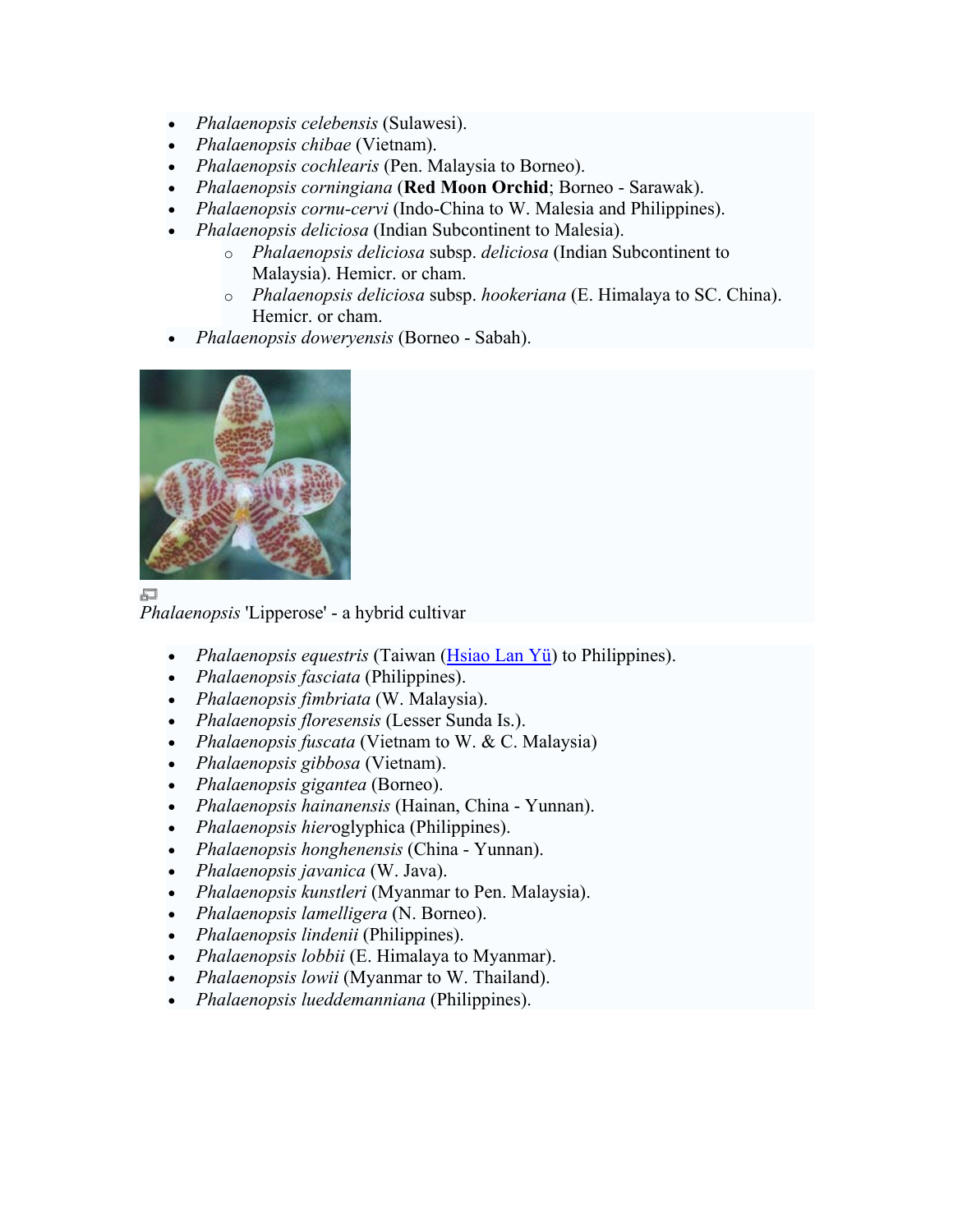

品

*Phalaenopsis* 'Mambo' (a hybrid cultivar)

- *Phalaenopsis luteola* (NW. Borneo).
- *Phalaenopsis maculata* (Pen. Malaysia, Borneo).
- *Phalaenopsis malipoensis* Z.J.Liu & S.C.Chen (Yunnan, China South-Central)
- *Phalaenopsis mannii* (E. Nepal to China S. Yunnan).
- *Phalaenopsis mariae* (Borneo to Philippines).
- *Phalaenopsis mastersii* (Assam to Myanmar).
- *Phalaenopsis micholitzii* (Philippines).
- *Phalaenopsis modesta* (Borneo).
- *Phalaenopsis mysorensis* (S. India).
- *Phalaenopsis pallens* (Philippines).
- *Phalaenopsis pantherina* (Borneo).
- *Phalaenopsis parishii* (E. Himalaya to Myanmar, Vietnam).
- *Phalaenopsis philippinensis* (Philippines Luzon).
- *Phalaenopsis pulcherrima* (Hainan to W. Malaysia).
- *Phalaenopsis pulchra* (Philippines).
- *Phalaenopsis regnieriana* (Thailand).
- *Phalaenopsis reichenbachiana* (Philippines Mindanao).



口 *Phalaenopsis* 'Nivacolor' (a hybrid cultivar)

- *Phalaenopsis robinsonii* (Maluku -Ambon).
- *Phalaenopsis sanderiana* (Philippines).
- *Phalaenopsis schilleriana* (Philippines).
- *Phalaenopsis speciosa* (Andaman Is., Nicobar Is).
- *Phalaenopsis stuartiana* (Philippines).
- *Phalaenopsis sumatrana* (S. Sumatra).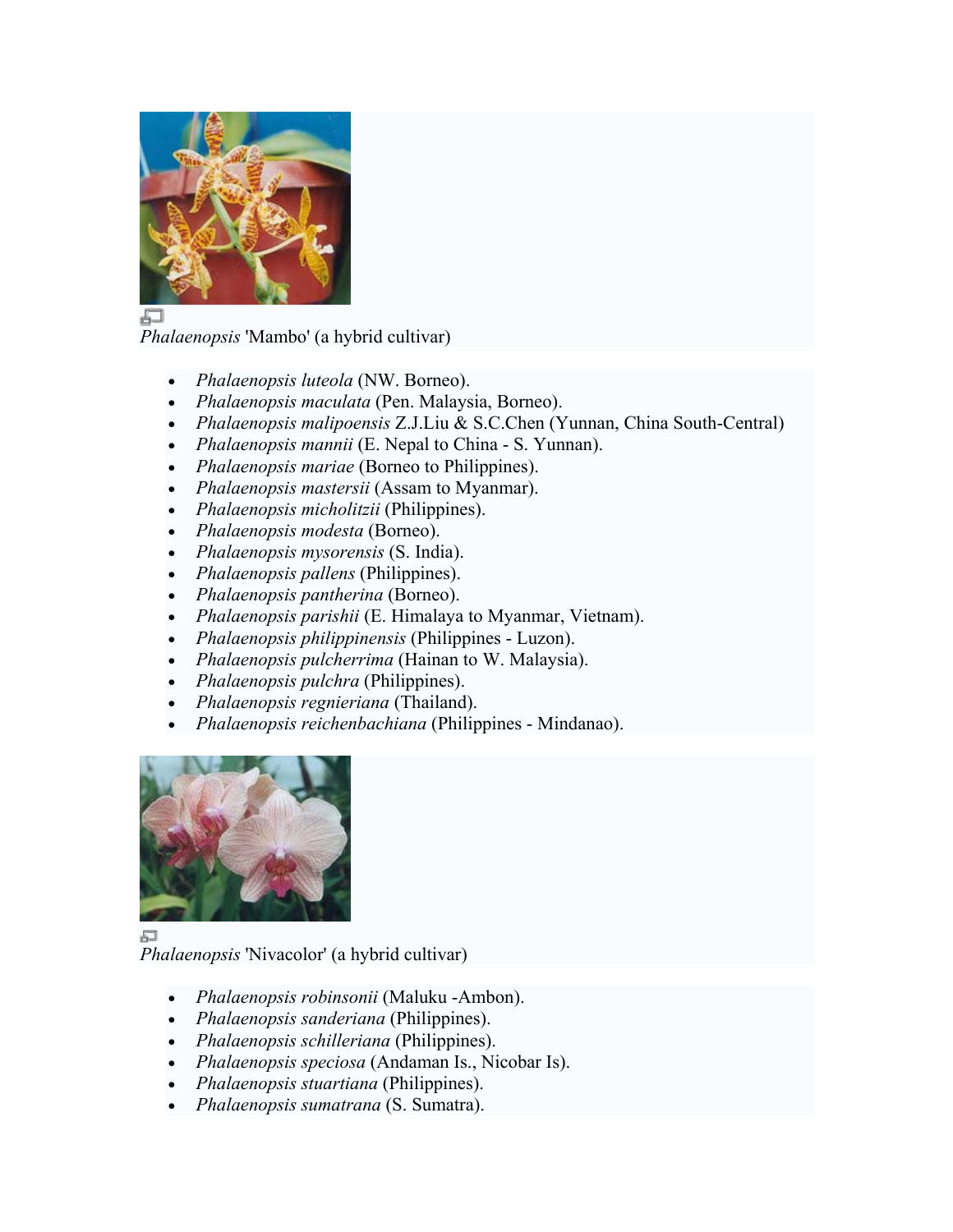- *Phalaenopsis taenialis* (Himalaya to SC. China)
- *Phalaenopsis tetraspsis* (Andaman Is., Nicobar Is., NW. Sumatra).
- *Phalaenopsis venosa* (Sulawesi).
- *Phalaenopsis violacea* (Pen. Malaysia to Sumatra).).
- *Phalaenopsis viridis* (Sumatra).
- *Phalaenopsis wilsonii* (SE. Tibet to SC. China to W. Guangxi).
- *Phalaenopsis zebrina* (Indo-China to W. Malesia).

[[edit](http://en.wikipedia.org/w/index.php?title=Phalaenopsis&action=edit§ion=4)]

### Natural hybrids



A *Phalaenopsis* hybrid

- *Phalaenopsis*  $\times$  *amphitrita* (*P. sanderiana*  $\times$  *P. stuartiana*; Philippines).
- *Phalaenopsis × gersenii* (*P. sumatrana* × *P. violacea*; Borneo, Sumatra).
- *Phalaenopsis × intermedia* (*P. aphrodite* × *P. equestris*; **Star of Leyte**; Philippines).
- *Phalaenopsis × leucorrhoda* (*P. aphrodite* × *P. schilleriana*; Philippines).
- *Phalaenopsis × singuliflora* (*P. bellina* × *P. sumatrana*; Borneo).
- *Phalaenopsis × veitchiana* (*P. equestris* × *P. schilleriana*; Philippines).

[[edit](http://en.wikipedia.org/w/index.php?title=Phalaenopsis&action=edit§ion=5)]

### Post-pollination changes in *Phalaenopsis* orchids

Phalaenopsis are not only outstanding in their beauty, but also unique in their photosynthetic mechanism. As in many other plants, the petals of the orchid flowers serve to attract pollinating insects and protect essential organs. Following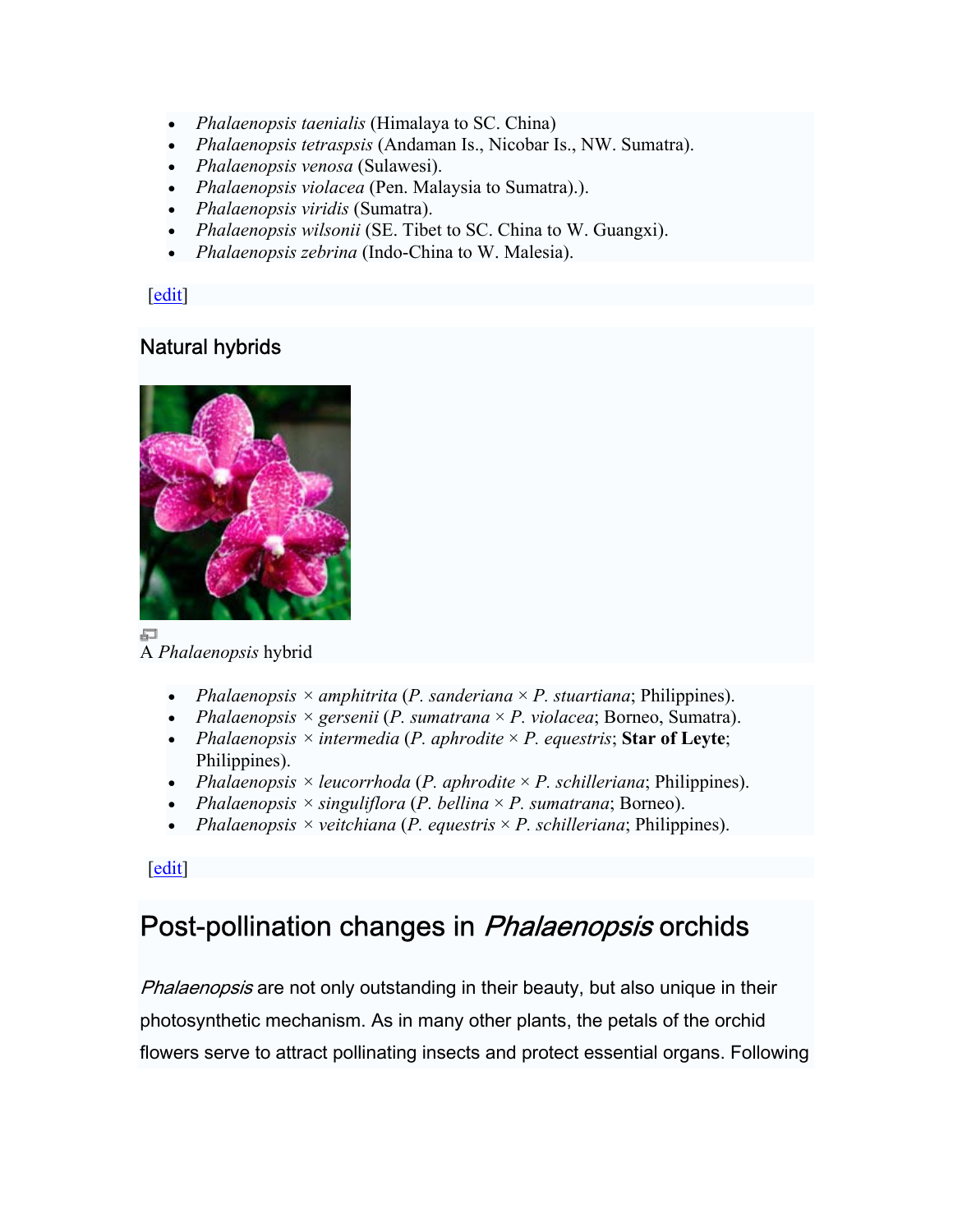pollination, petals will usually undergo senescence (i.e. wilt and disintegrate) because it is metabolically expensive to maintain them.

In many Phalaenopsis species such as P. violacea, the petals and sepals found new uses following pollination. They turn green, become fleshy and apparently



區 *Phalaenopsis violacea*  $\left[$ [edit](http://en.wikipedia.org/w/index.php?title=Phalaenopsis&action=edit§ion=6) $\right]$ 

# External links

- [Moths \(Phalaenopsis\): The easiest house orchid](http://www.inmygarden.org/archives/2005/03/moths_phalaenop.html) from The Monday Garden
- Phalaenopsis Orchid Forum

[[edit](http://en.wikipedia.org/w/index.php?title=Phalaenopsis&action=edit§ion=7)]

# References

- Harper, Tom (February 2004). Phalaenopsis Culture: Advice for Growing 20 Species. *Orchids Magazine* 73 (2). Delray Beach, FL: American Orchid Society, 2004.
- Leroy-Terquem, Gerald and Jean Parisot. 1991. *Orchids: Care and Cultivation.* London: Cassel Publishers Ltd.
- Schoser, Gustav. 1993. *Orchid Growing Basics.* New York: Sterling Publishing Co., Inc.
- White, Judy. 1996. *Taylor's Guide to Orchids.* Frances Tenenbaum, Series Editor. New York: Houghton-Mifflin.



[Wikimedia Commons](http://en.wikipedia.org/wiki/Wikimedia_Commons) has media related to: *[Phalaenopsis](http://commons.wikimedia.org/wiki/Artificial_%C3%97Phalaenopsis_hybrids)*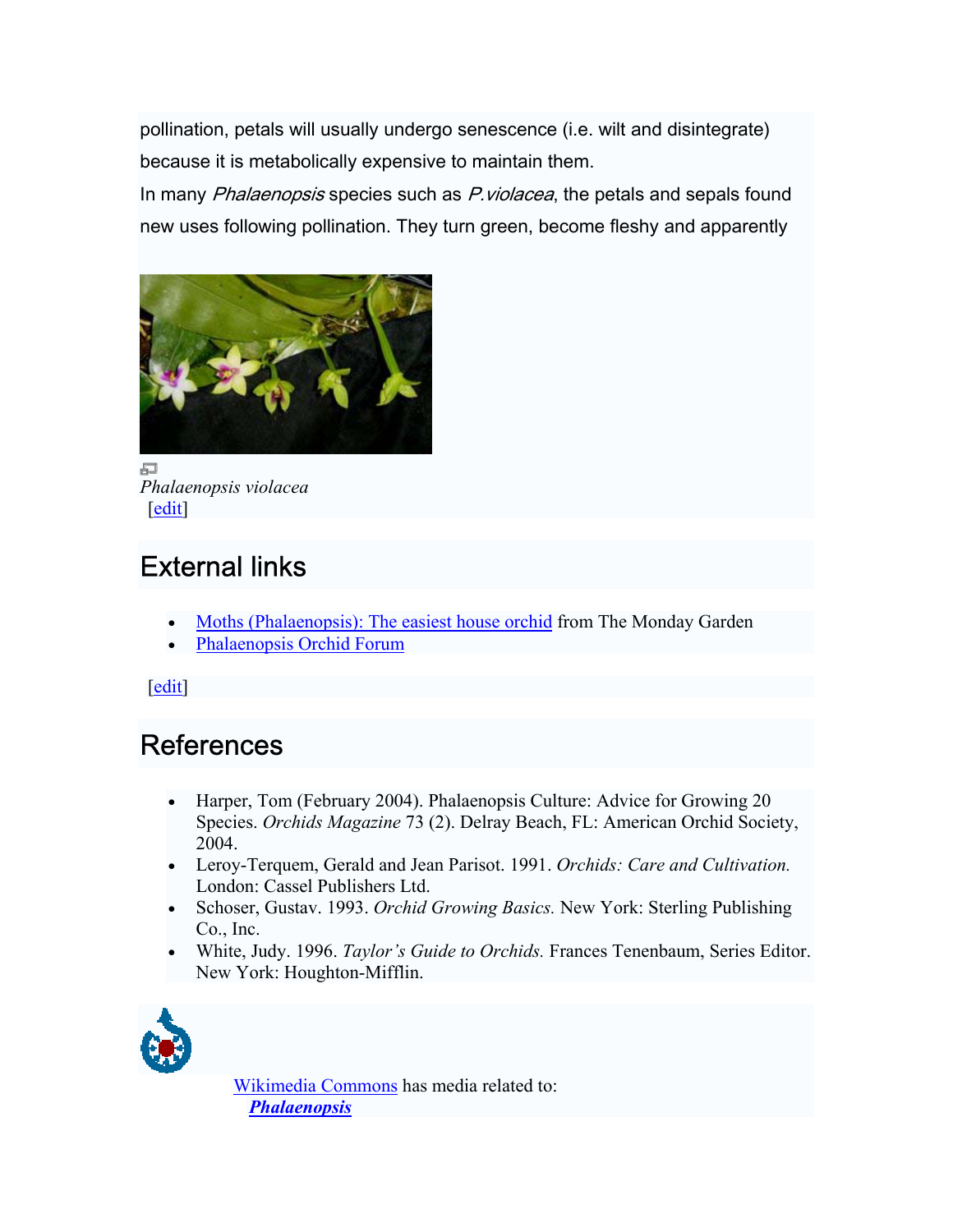Retrieved from "[http://en.wikipedia.org/wiki/Phalaenopsis"](http://en.wikipedia.org/wiki/Phalaenopsis) [Category:](http://en.wikipedia.org/w/index.php?title=Special:Categories&article=Phalaenopsis) [Orchid genera](http://en.wikipedia.org/wiki/Category:Orchid_genera)

#### Views

- [Article](http://en.wikipedia.org/wiki/Phalaenopsis)
- [Discussion](http://en.wikipedia.org/wiki/Talk:Phalaenopsis)
- [Edit this page](http://en.wikipedia.org/w/index.php?title=Phalaenopsis&action=edit)
- [History](http://en.wikipedia.org/w/index.php?title=Phalaenopsis&action=history)

#### Personal tools

• **[Sign in / create account](http://en.wikipedia.org/w/index.php?title=Special:Userlogin&returnto=Phalaenopsis)** 

#### **Navigation**

- [Main Page](http://en.wikipedia.org/wiki/Main_Page)
- [Community Portal](http://en.wikipedia.org/wiki/Wikipedia:Community_Portal)
- [Current events](http://en.wikipedia.org/wiki/Current_events)
- [Recent changes](http://en.wikipedia.org/wiki/Special:Recentchanges)
- Random article
- [Help](http://en.wikipedia.org/wiki/Help:Contents)
- [Contact us](http://en.wikipedia.org/wiki/Wikipedia:Contact_us)
- **[Donations](http://wikimediafoundation.org/wiki/Fundraising)**

#### **Search**



#### **Toolbox**

- [What links here](http://en.wikipedia.org/wiki/Special:Whatlinkshere/Phalaenopsis)
- [Related changes](http://en.wikipedia.org/wiki/Special:Recentchangeslinked/Phalaenopsis)
- [Upload file](http://en.wikipedia.org/wiki/Special:Upload)
- Special pages
- Printable version
- [Permanent link](http://en.wikipedia.org/w/index.php?title=Phalaenopsis&oldid=30918165)
- [Cite this article](http://en.wikipedia.org/w/index.php?title=Special:Cite&page=Phalaenopsis&id=30918165)

#### In other languages